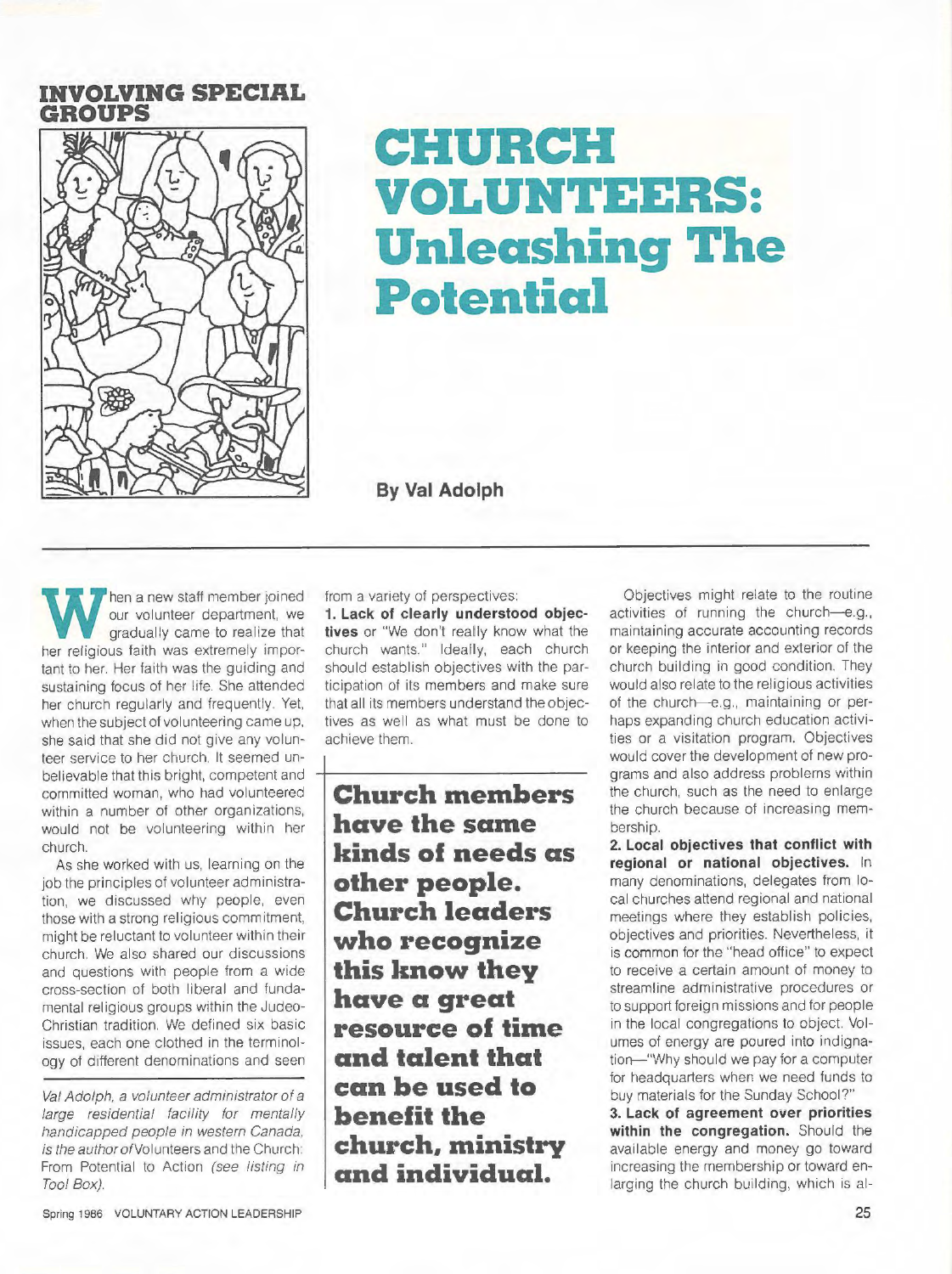ready too small? How much effort and money should we expend on alleviating the social ills that are apparent in our community? Unfortunately, the fewer the number of volunteers and the less available the funds, the more acrimonious the discussion and the greater the likelihood that not much will get done at all.

**4. Lack of clearly defined jobs for potential volunteers.** Once objectives have been established and priorities agreed upon, the next step is to break these down into the tasks that need to be done. Asking someone to "help with church maintenance" is like asking them to write a blank check. They don't know what they are letting themselves in for and therefore are likely to resist. There should be a list of the tasks that are part of each objective-in this case, polishing, vacuuming, grass cutting, etc. This allows people to make their own choice of activity and be more confident about the nature and extent of the commitment they have made.

**5. Coordinating volunteers Is Just one more job for a clergyman who is already overworked.** It is a tragedy that the one thing that could prevent burnout for the clergy is looked upon as nothing more than a contributory factor to that burnout. If the congregation has developed objectives and priorities, and if one individual or a small group has broken these down into specific tasks and obtained the cooperation of each member of the congregation in accomplishing them, then the clergyman can go back to being the spiritual leader and leave the window washing and the driving of the Sunday School bus to others.

&. **The entrenchment of the faithful few.** Mr. X is in his twenty-third year as church treasurer, Mrs. Y always runs the bazaar and Mr. Z has been Sunday School superintendent as long as anyone can remember. They frequently complain about being overworked and may threaten to quit, but there never seems to be anyone else who would undertake the job-certainly not when the previous incumbent is still around to pass judgement on their performance.

This establishment of turfdom happens quietly and insidiously over a period of years. It is hard to correct this situation once it is in effect unless the incumbent is sensitive enough to realize when the time has come to insist on resigning. It is possible, however, to take action ahead of time and establish a policy of having a limited

**Within many churches there remains the idea that asking for volunteers is asking people to do a favor without any reward. Only occasionally is there recognition of the fact that carefully chosen volunteering can meet the needs of both the volunteer and the cause.** 

time period, say three or four years, for any volunteer to remain in a leadership position. Many societies and nonprofit organizations have similar policies relating to the senior positions within their organizations.

In these difficult economic times, more and more people are looking to churches for support-not just spiritual support but practical assistance as well. An increasing number of churches are becoming involved in social action programs. In some areas, the desirability of this is still being debated, but while the debate continues more individual church members find it impossible to ignore the poverty and injustice that they see around them. They can serve with other agencies or organizations, of course, but many would prefer to offer help as a direct expression of their religious faith and, if possible, in the name of their church.

The trend toward decreasing governmental funding to social services seems likely to continue for some time in both the United States and Canada. This trend means that nongovernment agencies, including churches, will increasingly be called upon to fill the gaps in services to those in our society who are disadvantaged. The congregations who respond to the challenges of conscience that are presented daily are going to need every volunteer they can get.

They will also need a leader with the skills of motivation, recruitment and effective utilization and retention of volunteers-skills with which coordinators of volunteers are familiar but which not often are found in churches.

It is a paradox that volunteer agencies, starting with a cause but with very few volunteers, have used coordinators of volunteers to recruit the volunteers they require. They now have volunteers to fulfill their mandate and volunteer coordinators, whose skills go far beyond recruitment. The churches, starting with many people, usually saw no need to get into organized volunteer administration. They still have the people, but they lack the volunteer leadership and so they lack the volunteers.

Many churches also lack implementing the concept that using people is mutually beneficial to the volunteer and to the cause for which he/she is working. Within the volunteer world, we are familiar with this concept and know that its use is not manipulative.

But within many churches there remains the idea that asking for volunteers is asking people to do a favor without any reward. Only occasionally is there recognition of the fact that carefully chosen volunteering can meet the needs of both the volunteer and the cause. The needs identified by Maslow or Hertzberg are not limited to people who volunteer in secular organizations.

Church members have the same kinds of needs as other people. Church leaders who recognize this know that they have a great resource of time and talent that can be used to benefit both the church, the ministry and the individual. Not to recognize it is to leave to chance whether or not each individual's needs will be met and his/her energy and talent used in a positive way.

It is trading on delicate ground to even mention the theology of volunteering. Different denominations and even the individuals within them view the ministry of the individual in widely differing ways. In some areas, the priesthood of all the people is celebrated; in other areas, the mere mention of this implies the usurping of the role of the ordained leader. The theology of volunteering is a matter for the denomination, the congregation and the individual to determine-although this determination can take a very long time. The church, in the meantime, is full of people